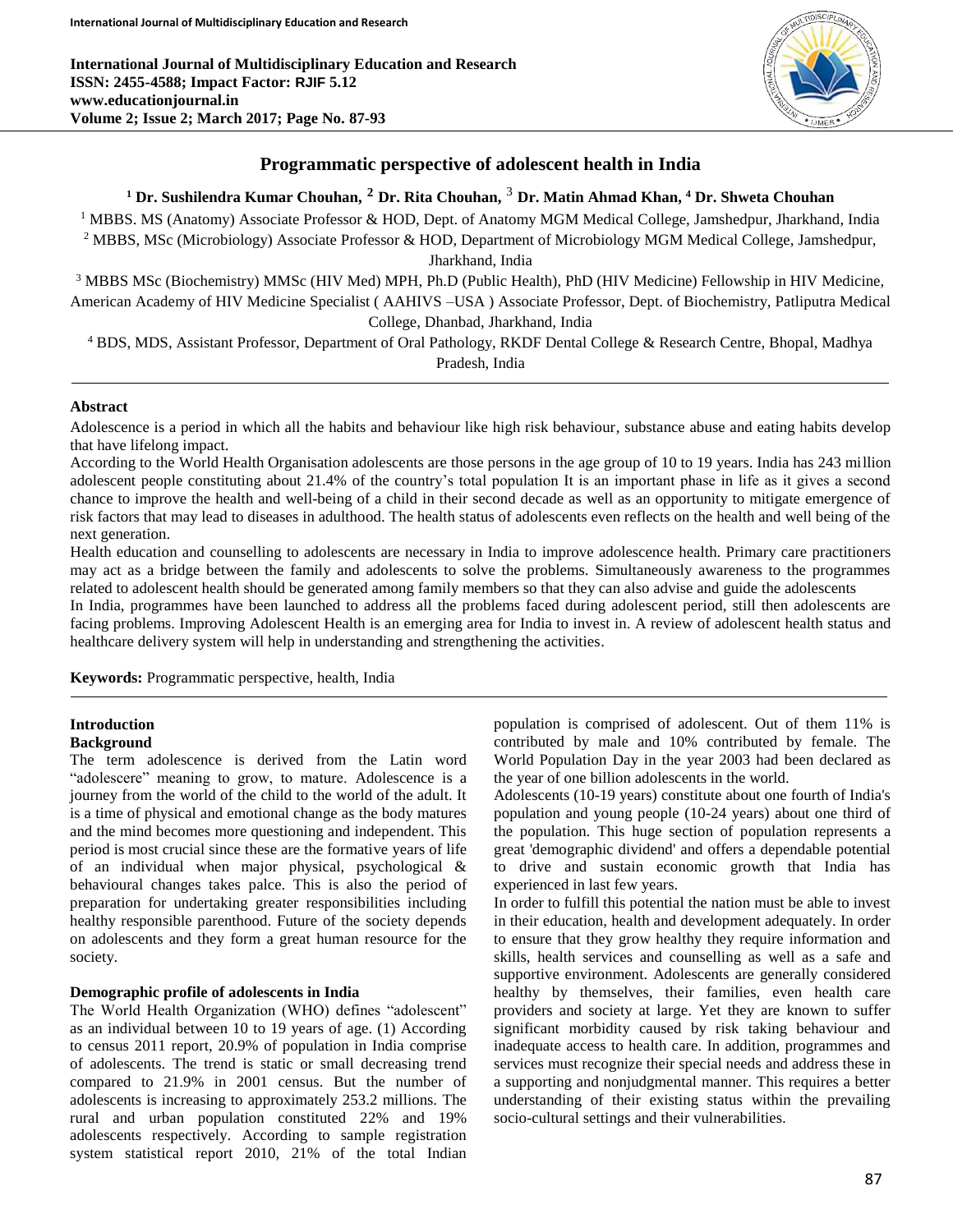## **This phase of life cycle is marked by special characters**

- Rapid physical growth and development
- Physical, social & phychological maturity
- Sexual maturity and onset of sexual activity
- Beginning of menstrual cycle in girls and onset of reproduction cycle
- Development of adult mental processes & adult identity
- Transition from total scioeconomic dependence to relative independence

## **Definitions**

- Adolescence:  $10 19$  years
- Early Adolescence:  $10 13$  years
- $\blacksquare$  Middle adolescence:  $14 16$  years
- Late adolescence:  $17 19$  years
- Youth:  $15 24$  years
- Young people: 10 24 years

#### **Main satges**

**Early adolescence (10-13):** is characterised by a spurt of growth, and the begininigs of sexual maturation. Young people start to think abstractly

**In mid-adolescence (14-15):** the main physical changes are completed, while the individual develops a stronger sense of identity, and relates more strongly to his or her peer group, although families usually remain important.Thinking becomes more reflective.

**In later adolescence (16-19):** the body fills out and takes its adult form, while the individual now has a distinct identity and more settled ideas and opinions.

## **Characteristics of Adolescence can be attributed with the following mnemonic**

- A Aggressive, Anaemic, Abortion
- D Dynamic, Developing, Depressed
- O Overconfident, Overindulging, Obese
- L Loud but lonely & Lack information
- E Enthusiastic, Explorative & Experimenting
- S Social, Sexual, & Spiritual
- C Courageous, Cheerful, & Concern
- E Emotional, Eager & Emulating
- N Nervous, Never say no to peers
- T Temperamental, Teenage pregnancy

#### **Rationale of paying attention to Adolescence population**

**To reduce death and disease in adolescents:** An estimated 1.7 million young people aged from 10 to 19 die each year mainly from accidents, violence, pregnancy related problems or illnesses that are either preventable or treatable. Many more develop chronic illness that damage their life.

**To reduce the burden of disease in later life:** Malnutrition in childhood and in adolescence can cause lifelong health problems, while failure to care for the health needs of young pregnant women can damage their own health and that of their babies.This is the age when sexual habits and decisions about risk and protection are formed. Some of the highest infection rates for sexually transmitted infections are in adolescents. The HIV/AIDS pandemic alone is sufficient reason to look a new at how health services address the needs of adolescents.Many diseases of late middle age, such as lung cancer, bronchitis and heart disease, are strongly associated with a smoking habit that begins in adolescence.

**To invest in health - today and tomorrow:** Healthy and unhealthy practices adopted today may last a lifetime. Today's adolescents are tomorrow's parents, teachers and community leaders. What they learn they will teach to their own children. Adolescence is a period of curiosity, when young people are receptive to information about themselves and their bodies, and when they begin to take an active part in decision making.

**To protect human capital:** In some societies two out of three adolescents are involved in productive work, while many young women below the age of 20 are already mothers. If they are no longer able to fulfill these roles because of injury, illness or psychological damage, the cost is primarily a human one, but there is also a cost to society.

## **Major Health problems of adolescents**

**General health problems:** Adolescents are subject to most of the same illnesses as other age groups within the population. However, they are much less likely to recognise symptoms, and much more likely to underestimate their importance. In addition,they usually do not know where to go for help. As a result adolescents are the least likely section of the population to go for early treatment. They may leave diseases untreated because they are afraid of the outcome, worried about the stigma or do not believe that they will be treated well at a clinic

**Malnutrition:** When there is a shortage of food, most families know that they must make special efforts to ensure that babies are well nourished. It is less well understood that adolescent girls and boys have a need for extra nutrition as they grow rapidly and develop and that an inadequate diet can delay or impair healthy development. Stunting can occur in childhood or during adolescence. In some cultures girls are fed last and fed least.In girls, poor nutrition can delay puberty and lead to the development of a small pelvis. Malnourished adolescent girls who have babies at a young age are more likely to experience, and will be less able to withstand, complications because the body has not yet reached maturity. Maternal mortality is higher in anaemic women. Even when they survive, poorly nourished adolescent mothers are more likely to give birth to low birth-weight babies, perpetuating a cycle of health problems which pass from one generation to the next.

- Anemia is also one of the most important problem among adolescents
- In a growing number of developing countries, obesity and eating disorders exist along side malnutrition. In extreme cases eating disorders such as bulimia and anorexia can permanently damage physical and mental health. Obesity itself is a major problem in some societies. A failure to deal with this at a young age, can lead to a lifetime poor health and unhappiness and an early death

**Mental health problems:** Mental health problems may first become apparent during adolescence. A young person experiencing depression or another mental health problem has no frame of reference for his or her condition and may not recognise this as an illness or seek treatment. Mental health problems frequently start to make themselves felt in this age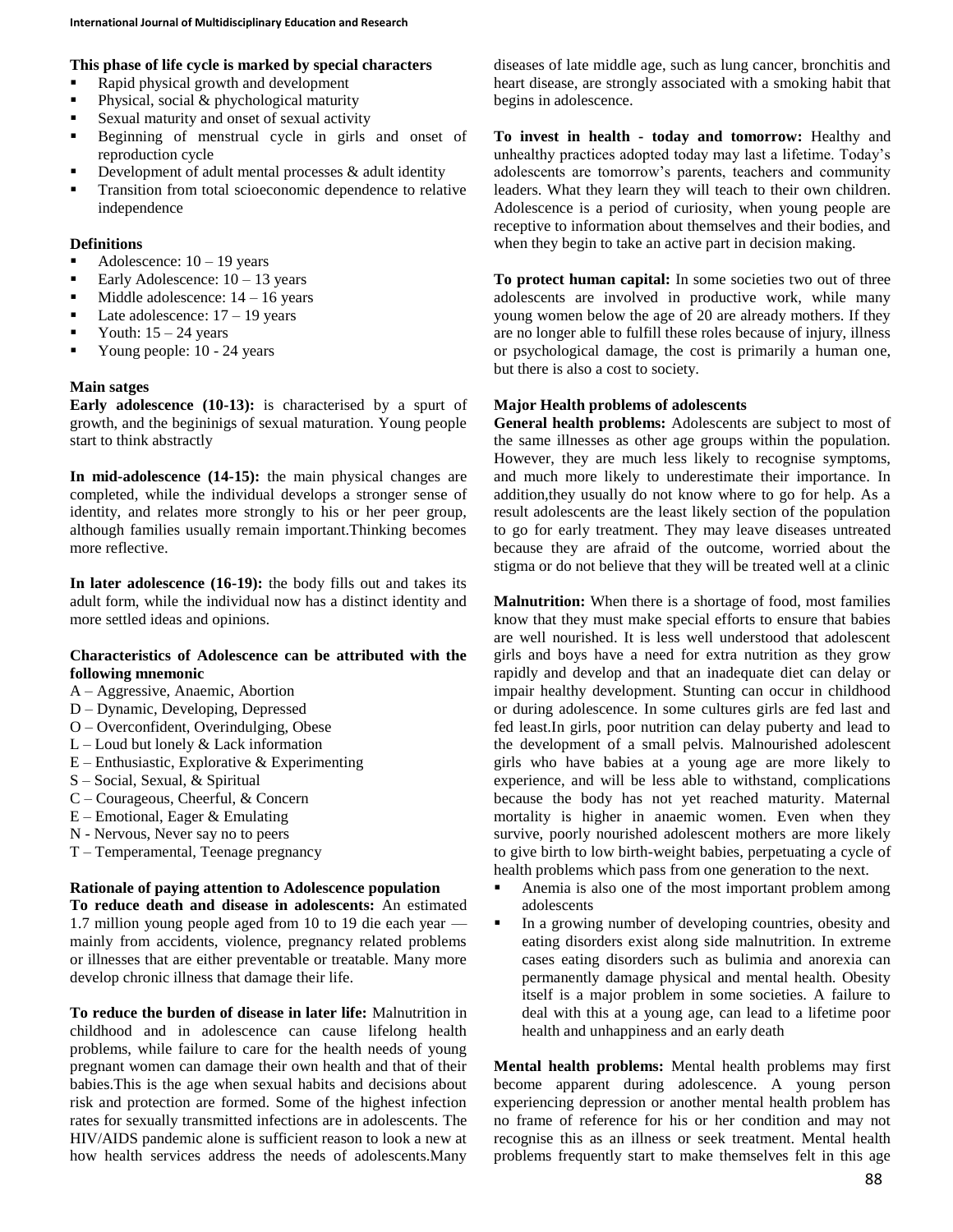group.Depression is common, especially for young people who have low self-esteem. They may feel that they have no future or are useless. Depression reduces the quality of a young persons life at a time when he or she should be full of optimism and hope. A young person who see's no future is more likely to take risks with his or her health. Depression can also lead to the ultimate tragedy — almost 90,000 young people commit suicide each year across the world

**Early & unprotected sex:** Many young people become sexually active without planning the sexual relationship or thinking about the consequences. This results into the high number of unwanted pregnancies and unsafe abortions and the steep rise in HIV infection. Adolescents live in increasingly sexualised societies, exposed to mass media that challenge cultural values. The rapid growth of cities and the breakdown of traditional family structures erode a protective cultural layer. Conflict and forced migration put many young people at risk.

#### **Discussion**

#### **Strategies for promotion of adolescent health can also be attributed through the same Mnemonic.**

A =Adoption of healthy life ystle

D=Develop appropriate i.e. strategy discourage early marriage and teenage pregnancy

O=Organize adolescent/ youth friendly clinic

L=Life skill training, legal support, liasion with peers, parents E=Educate about sexuality, safe sex, spirituality, responsible parenthood

S=Safe, secure and supportive environment to be provided C=Counselling / curriculm in school inclusive of family life education

E=Enable & empower for responsible citizenship

N=Networking for experience sharing

T=Training for income generation, teen clubs

## **Adolescent Health Programs in India**

- 1. Kishori Shakti Yojana : To improve the health and nutritional status of girls
- 2. Balika Samridhi Yojana: To Delay the age of marriage
- 3. National AIDS Control Programme
- 4. Reproductive and Child Health Programme

## **Kishori Shakti Yojana**

This scheme is a redesign of the already existing Adolescent Girls (AG) Scheme being implemented as a component under the centrally sponsored Integrated Child Development Services (ICDS) Scheme.

Kishori Shakti Yojna (KSY) - a key component of ICDS scheme which aims at empowerment of adolescent girls. Kishori Shakti Yojana (KSY) seeks to empower adolescent girls, so as to enable them to take charge of their lives. The programme through its interventions aims at bringing about a difference in the lives of the adolescent girls. It seeks to provide them with an opportunity to realize their full potential.

Under the Scheme, the adolescent girls who are unmarried and belong to familes below the poverty line and school drop-outs are selected and attached to the local Anganwadi Centres for six-monthly stints of learning and training activities. This includes two sub-schemes,

**Scheme- I (Girl to Girl Approach):** The Scheme-I has been designed for adolescent girls in the age group of 11-15 years belonging to families whose income level is below Rs. 6400/ per annum

**Scheme-II (Balika Mandal):** The Scheme-II is intended to reach to all adolescent girls in the age group of 11-18 years irrespective of income levels of the family. It may however, be mentioned that even under Scheme-II, younger girls in the age group of 11-15 years and belonging to poor families are also included.

## **Objective**

- To improve the nutritional and health status of girls in the age group of 11-18 years;
- To provide the required literacy and numeracy skills through the non-formal stream of education, to stimulate a desire for more social exposure and knowledge and to help them improve their decision making capabilities
- To train and equip the adolescent girls to improve/ upgrade home-based and vocational skills
- To promote awareness of health, hygiene, nutrition and family welfare, home management and child care, and to take all measure as to facilitate their marrying only after attaining the age of 18 years and if possible, even later
- To gain a better understanding of their environment related social issues and the impact on their lives
- To encourage adolescent girls to initiate various activities to be productive and useful members of the society

#### **Other options of the programme**

- IFA supplementation along with deworming
- Education for school dropouts and functional literacy among illiterate adolescent girls
- Non-formal education to adolescent girls. Emphasis on life education aspects including physical, developmental and sex education is given.
- Vocational training activities may be undertaken for adolescent girls for their economic empowerment. At Anganwadi Centres, a group of 20-25 girls may be identified by the Supervisor (Mukhya Sevika). Of these, nomination of 2 selected girls from each Anganwadi Centre may be sent to the Office of District Programme Officer. District Programme Officer in consultation with CDPO, officer's in-charge of these sectors and NGOs will organize vocational training courses, non-formal education course, life education courses, health and nutrition education, legal literacy etc. Following completion of the training, the group leaders (2 adolescent girls from each Anganwadi Centre) will provide training to the remaining adolescent girls at Anganwadi Centre.

## **Balika Samridhi Yojana**

The scheme of Balika Samridhi Yojana was launched by Govt. of India in1997 with the following objectives

- 1. To change negative family and community attitudes towards the girl child at birth and towards her mother.
- 2. To improve enrollment and retention of girl children in schools
- 3. To increase the age of marriage of girls.
- 4. To assist the girl to undertake income generation activities.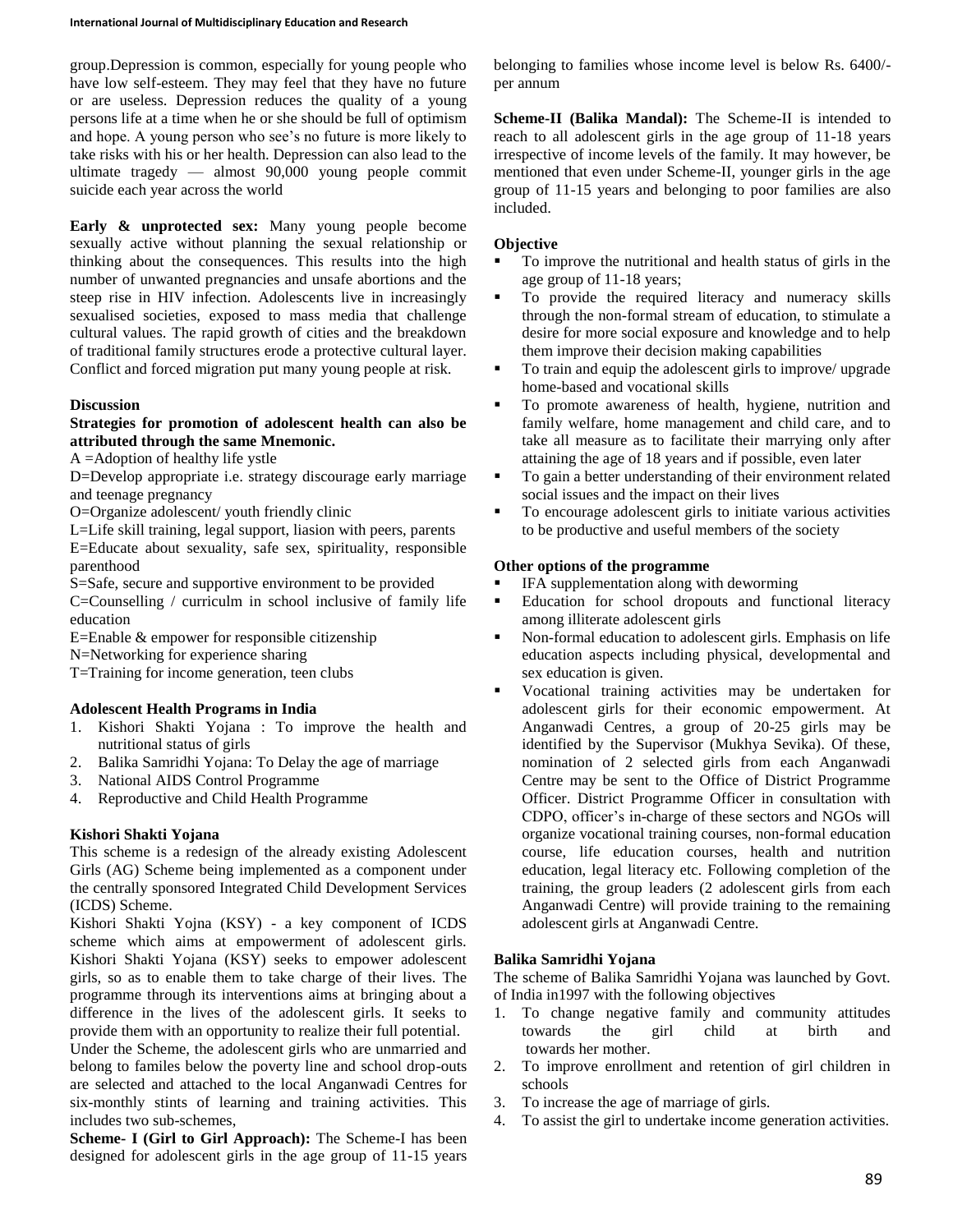## **Components of Balika Samridhi Yojana**

From the start of the scheme, the mothers of newborn girl children were given a post delivery grant of Rs. 500/- each in cash as a gift from the Government. There was also provision for Annual Scholarships to the girl child for attending school. (But the details /guidelines for scholarships were not received). During 1999-2000, Govt. of India recast the scheme and the benefits and means of delivery have been redesigned to ensure that financial benefits accrue to the girl child. Now the girl children eligible under BSY are entitled to the following benefits:-

1. A post birth grant amount of Rs. 500/-

2. When the girl child born on or after 15-08-1997 and covered under BSY starts attending the school, she will become entitled to annual scholorship as under for each successfully completed year of schooling:-

| <b>Class</b> | <b>Amount of Annual Scholarship</b> |  |
|--------------|-------------------------------------|--|
| $I-III$      | Rs. 300/- per annum for each class  |  |
| <b>IV</b>    | Rs. 500/- per annum                 |  |
| V            | Rs. 600/- per annum                 |  |
| VI-VII       | Rs. 700/- per annum for each class  |  |
| <b>VIII</b>  | Rs. 800/- per annum                 |  |
| $IX-X$       | Rs. 1000/- per annum for each class |  |

#### **Coverage**

Balika Samridhi Yojna is being implemented in both rural and urban areas.

## **Target group**

Under Balika Samridhi Yojana girl children belonging to families below the poverty line are given benefit, who are born on or after 15th August, 1997. The benefits are restricted to two girl children in a household irrespective of number of children in the household.

## **Procedure for obtaining the benefit**

This scheme is being implemented through ICDS infrastructure in rural areas and through functionaries of Health Department in urban areas. The application forms are available with Anganwadi Workers in the villages and with Health functionaries in urban areas. The beneficiaries are required to submit the filled in applications to these functionaries.

## **Facility of withdrawal**

A portion of the Post Birth Grant of Rs.500/- or the amount of the annual scholarship can be applied toward the sole purpose of paying the premium on an insurance policy in the name of the girl child under the Bhagyashri Balika Kalyan Bima Yojna. The amounts of annual scholarships can also be permitted to be utilised toward purchase of textbook or uniform for the girl child.The amount left after paymant shall be deposited in the account

## **Payment at maturity**

On the girl child attaining 18 years of age and on production of a certificate from the Gram Panchayat /Municipality that she is unmarried on her eighteenth birthday, the implementing agency would authorise the bank or the post office authorities concerned to allow her to withdraw the amount standing in her name in the interest bearing account.

## **Withdrawal of the benefit**

In the event of the girl getting married before attaining the age of 18 years, she shall go for the benefit of the amount of the annual scholarships and the interest accrued there on and shall stand entitled only to the Post Birth Grant amount of Rs 500/ and the interest accrued there on.In the eventuality of the death of the girl child before attaining the age of 18 years, the accumulated amount in her account would be withdrawn

## **Funds**

Prior to 1999-2000, funds were being released to the Additional Deputy Commissioners by the Govt of India. However, there after the funds were being released to the State Govt.

| Table 2: The year wise expenditure and beneficiaries is as under |  |
|------------------------------------------------------------------|--|
|------------------------------------------------------------------|--|

| S. No. | Year      | <b>Amount released by</b><br>GOI (Rs. in lacs) | <b>Beneficiaries</b><br>covered |
|--------|-----------|------------------------------------------------|---------------------------------|
|        | 1997-98   | 86.49                                          | 2738                            |
| 2.     | 1998-99   | 59.29                                          | 7765                            |
| 3.     | 1999-2000 | 57.66                                          | 6673                            |
| 4.     | 2000-01   | 25.00                                          | 2889                            |
| 5.     | 2001-02   |                                                | 9166                            |
| б.     | 2002-03   |                                                | 6696                            |
| 7.     | 2003-04   |                                                | 7441                            |
|        | 2004-05   | 63.29                                          | 2337                            |

#### **National AIDS Control Programme (NACP)**

Reaching youngsters at an impressionable age before they become sexually active can lay the foundation for a responsible lifestyle, including healthy relationships and safe sex habits. Under NACO Adolescent Education Programme devloped which focuses primarily on prevention through awareness building

The Adolescent Education Programme is one of the key policy initiatives of NACP II. NACO collaborated to develop this school-based programme which is implemented across 144,409 secondary and senior secondary schools with the objective of reaching out to about 33 million students within two years. AEP is implemented by the Department of Education in collaboration with the State AIDS Prevention and Control Societies.

## **The Adolescence Education Programme (AEP)**

- Co-curricular adolescence education in classes IX-XI
- Curricular adolescence education in classes IX-XI and life skills education in classes I- VIII
- Inclusion of HIV prevention education in pre-service and in-service teacher training and teacher education programmes.
- Inclusion of HIV prevention education in the programmes for out-of-school adolescents and young persons, and
- Incorporating measures to prevent stigma and discrimination against learners/students and educators and life skills education into education policy for HIV prevention.

Under the programme, teachers and peer educators are trained who in turn conduct the programme amongst the student community. The programme covered 112,000 schools and trained 2,88,000 teachers. They have been provided reference material, which has been developed by NACO.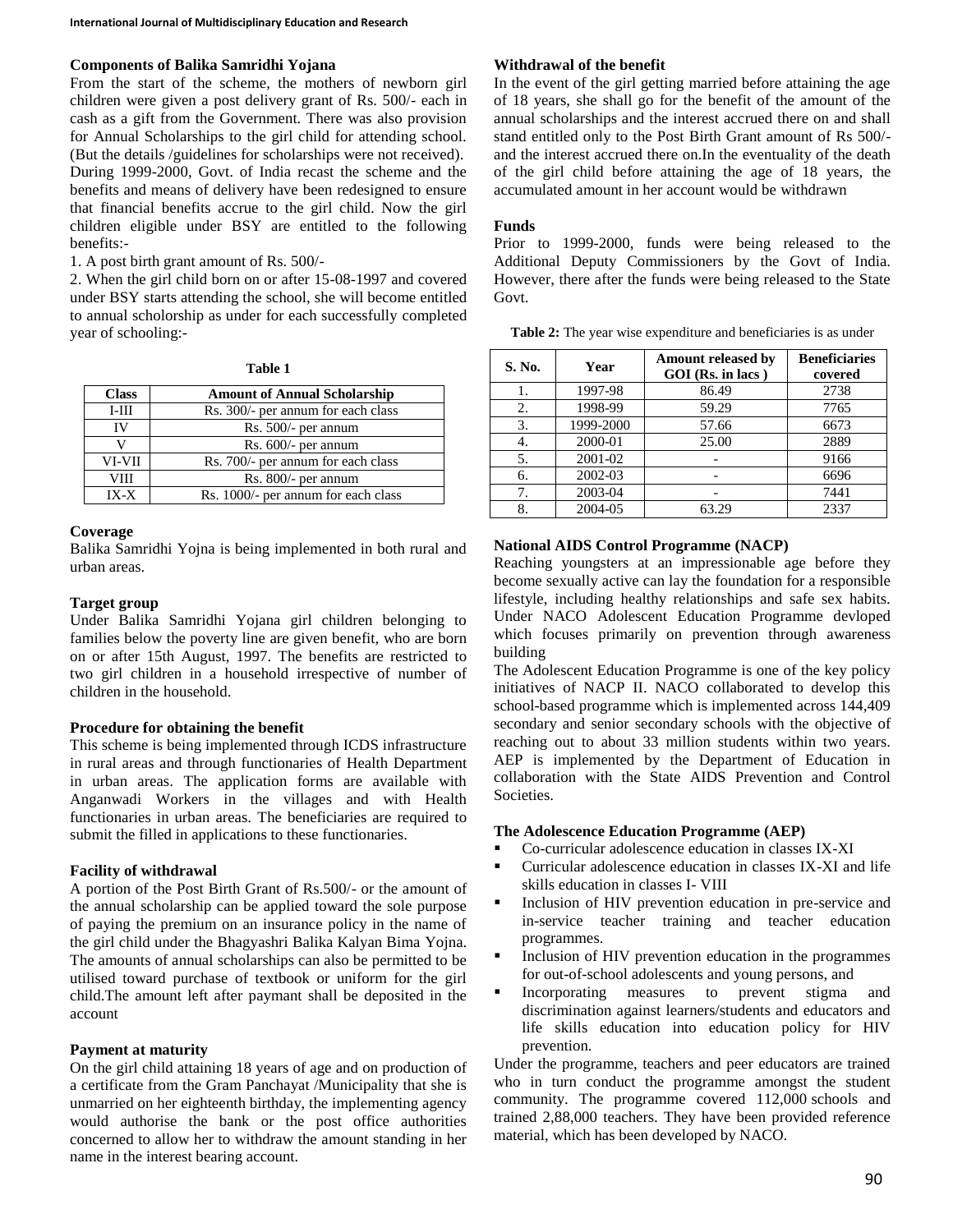Relevant messages on safe sex, sexuality and relationships are developed and disseminated for youth via posters, booklets, panels and printed material.

## **YUVA - Youth Unite for Victory on AIDS**

A youth network, Yuva comprising seven youth organisations, Nehru Yuva Kendra Sangathan, National Service Scheme, Indian Red Cross Society, National Cadet Corps, Bharat Scouts and Guides, Youth Hostels Association of India and the Association of Indian Universities, working for the young people with prevention, education and life skills for promoting healthy and safe behaviour and practices amongst them. The ultimate goal is to have an "AIDS prepared Campus, AIDS prepared Community and AIDS prepared Country".

#### **Red Ribbon Club (RRC)**

Red Ribbon Club is a voluntary on-campus intervention programme for students in educational institutions. It is initiated and supported by the SACS and implemented through multi-sectoral collaboration, particularly using the services of cadre officers of the State's NSS. The club is proposed to be established in every school and college to provide youth with access to information on HIV/AIDS and voluntary blood donation. The club also works towards promotion of life skills to bring about behavioural change among the youth. Already RRCs are established in more than 16,000 schools and colleges

## **Reproductive and Child Health Programme (RCH)**

The adolescent health initiative in RCH II

#### **Adolescent Reproductive and Sexual Health (ARSH)**

Services provided to all adolescent married and unmarried girls and boys

## **Package of services**

**Promotive services**

- Focused care during antenatal period
- Counselling  $&$  provision of emergency contraceptives
- Counselling & provision of reversible contraceptives
- **Information/advice on SRH services**

#### **Preventive services**

- Services for TT and prophylaxsis against nutritional anemia
- Nutritional counselling
- Services for early and safe termination of pregnancy and management of post abortion complications

## **Curative services**

- Treatment for common RTI/STIs
- **Treatment & counselling of menstrual disorders sexual** concerns of males and female adolescents
- Management of sexual among girls

#### **Referral services**

- Voluntary Counselling and Testing Centre
- Prevention of Parent to Child Transmission

## **Outreach services**

- **Periodic health checkups and community camps**
- Periodic health education activities
- Co-curricular activities

## **Adolescent Friendly Health Services**

AFHS provides a broad range of preventive, promotive & curative services under one roof & which helps to ensure improved availability, accessibility & utilization of health services. It is being initiated by government, private & NGO's.The significant fetaure of AFHS is provision of reproductive health services, nutritional counselling, sex edcutaion & life skill eductaion.It is kind of one-stop shopping approach which means that different needs of adolescent can be met under one roof by proffessional who understand their needs & are trained to address them effectively.

AFHS in India is first taken by Safdarjang Hospital in New Delhi that is providing a wide range of services such as clinical, mental health services, nutritional & reproductive counselling, growth monitoring & development & immunization

The National Institute of Research in Reproductive Health, Mumbai in collaboration with Municipal cooperation of Mumbai started AHFS under the name "Jagruti" for providing specialized sexual & reproductive services for adolesecnt boys & girls

MAMTA an NGO started AFHS in some villages.This model comprises community based Youth Information Centres (YIC's) supported by peer educators, health faclility based youth clinics at primary health centres & youth friendly centres at first referral unit.

In four districts of Madhya Pradesh a pilot project of AFHS launched as name "Jigyasa" by The Family Planning Association of India (FPAI)

The RCH-II has a strategy to provide services for adoloscent health at public health facilities & at primary health care level during routine hours and on dedicated days & times. Public health personnel such as medical officers as well as ANM's & lady health visitors will receive training on the provision of sexual & reproductive health services exclusively for adolescents.Haryana is the first state in the country to launch a distinct Adoloscent Reproductive & Sexual Health (ARSH) program providing AFHS at govt health facilities.

## **Package of health services at AFHS**

- Monitoring of growth & development
- **Monitoring of behaviour problems**
- **•** Offer information & counselling on developmental changes, personal care & ways of seeking help
- **Reproductive health including contraceptives, STI** treatment, pregnancy care & post abortion management
- Voluntary counselling & testing for HIV
- **Management of sexual violence**
- **Mental health services including management of substance** abuse

## **Benefits of adolescent from HPV vaccine**

HPV is estimated to cause about half a million cases of cervical cancer every year, and is the leading cause of death from cancer for women in the developing world. This particular effort focuses on:

1) Developing an appropriate, evidence-based set of complementary adolescents specific interventions to be delivered as an "HPV Plus" package

2) Developing field research to assess the feasibility, acceptability, cost and means of delivering the package of interventions with the HPV vaccine.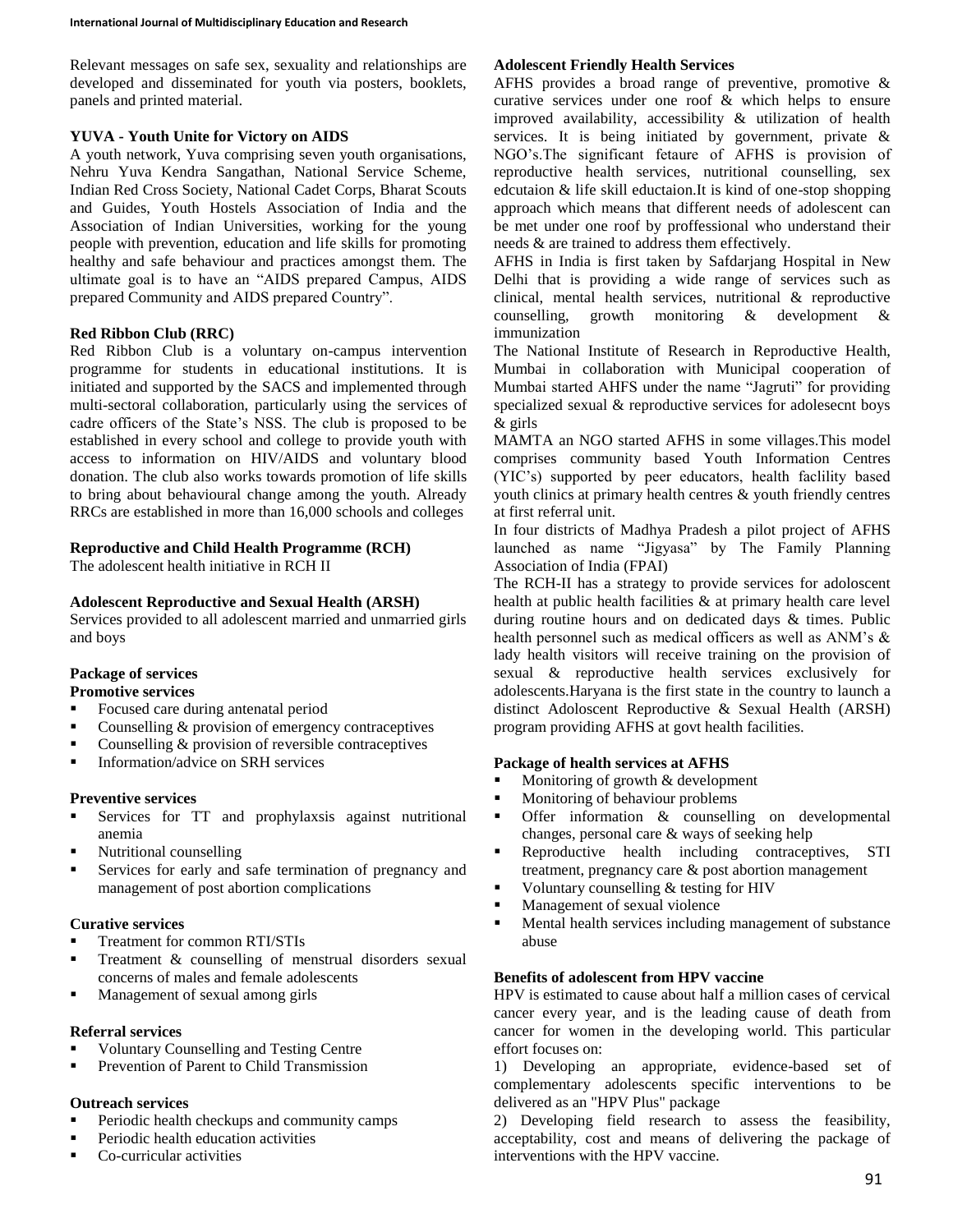Adolescents typically have insufficient contact with health services but the new vaccine against the human papillomavirus (HPV) is targeted adolescent girls & this provide an opportunity for adolescents to engage more with health services.[WHO and UNFPA are working together to link cervical cancer prevention with immunization, adolescent health andeducation. Within WHO, this work is being led jointly by the Departments of Child andAdolescent Health and Development (CAH), Reproductive Health and Research (RHR),Immunizations, Vaccines and Biologicals (IVB), and Chronic Diseases and Health Promotion(CHP)]

| WHO "Adolescent Plus Package" for delivery with HPV vaccines |                                                                                                                               |                                                                                                           |  |  |  |
|--------------------------------------------------------------|-------------------------------------------------------------------------------------------------------------------------------|-----------------------------------------------------------------------------------------------------------|--|--|--|
| Intervention<br><b>Definition</b><br>Category                |                                                                                                                               | Menu of Complementary<br><b>Interventions</b>                                                             |  |  |  |
| Screening                                                    | Testing or screening for<br>illnesses, diseases, or<br>disabilities                                                           | $\cdot$ Vision screening<br>• Schistosomiasis (in appropriate<br>contexts)                                |  |  |  |
| Provision of<br>Information                                  | Providing education<br>interventions, demonstrations,<br>information sessions, skills<br>delivery, pamphlets, video,<br>skits | • HPV information<br>Reproductive and Sexual Health<br>Information<br>Nutrition Information<br>Condom use |  |  |  |
| Services                                                     | Providing referrals,<br>counselling, treatments                                                                               | • Voucher referral for<br>Reproductive Health Services<br>Referral for Vision                             |  |  |  |
| Commodity<br>Delivery                                        | Supplementation, direct<br>provision of commodities or<br>increasing access to<br>commodities                                 | • Anti-helminthic<br>• Vitamin A<br>Bednets                                                               |  |  |  |

**Fig 1**

## **Other Adolescent Health programs**

- **Life-skills and health and sexuality education in schools:** Welldesigned,well-implemented sexuality and reproductive health education can provide young people with a solid foundation of knowledge and skills to enable them to engage insafe and responsible sexual behavior.
- **Peer education:** Peer education programs are especially appropriate for young people who are not in school and for hard-to-reach, at-risk subsets of the youth population, including sex workers and street children.
- **Mass media and community mobilization**. Mass media and community mobilization efforts that engage influential adults such as parents, teachers, community and religious leaders and music and sports stars, can help normalize positive adolescent behaviors and gender roles as well as direct young people to appropriate health services.
- **Youth development programs:** Youth development programs typically address a range of key adolescent needs, including life skills, education, jobs, and psychosocial needs.
- **Clinical health services**: Although some young people seek care through the formal health system, many others don't seek health care because of attitudes of health workers, particularly when seeking care and advice on matters related to sexuality.
- **Social marketing:** This approach involves the use of public health messages to promote healthy behaviors and the use of condoms and other health products and services.
- **Workplace and private sector program**s: Programs that reach young people do so at their places of work and through private channels, such as pharmacies and for-

profit medical services, where many young people prefer to seek care.

## **Other Useful Medical Interventions**

- **Mass Deworming:** In the Busia district of western Kenya mass deworming of adolescents done. After two years, observed effects of deworming treatment included fewer absences and lower dropout rates. The treatment also resulted in health and school participation benefits among untreated children in the same schools, as well as in neighborings schools, suggesting that the deworming had positive results.
- **Tobacco:** Price increases are the most effective tool for reducing the use of tobacco products by young people.Studies in the United States have shown that price increases have a greater effect on tobacco use by young people than on use by older age groups (University of Illinois at Chicago Health Research and Policy Centers 2001). Comprehensive bans on all advertising, including bans on the promotion of tobacco products and trademarks also reduces tobacco use. Programs that give young people the skills to resist peer pressure and other social pressures to smoke have demonstrated consistent and significant reductions or delays in adolescent smoking. School-based programs are also more effective when combined with community wide supportive efforts. Information campaigns that help young people see how the tobacco industry tries to manipulate their behavior through advertising have been highly effective in changing behavior and attitudes toward smoking among young